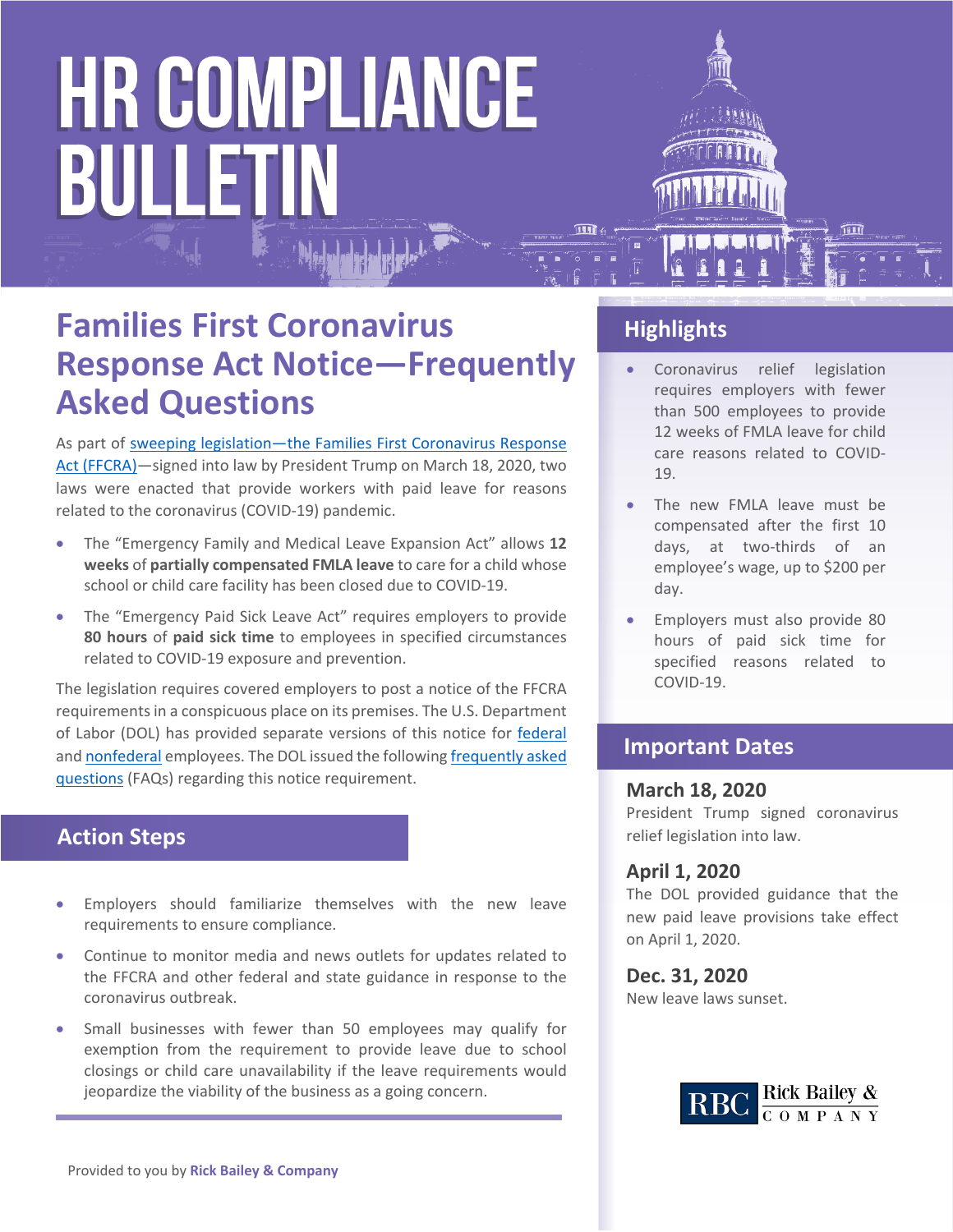## **HR COMPLIANCE BULLETIN**



#### **Frequently Asked Questions**

#### **1. Where do I post this notice? Since most of my workforce is teleworking, where do I electronically "post" this notice?**

Each covered employer must post a notice of the FFCRA requirements in a conspicuous place on its premises. An employer may satisfy this requirement by emailing or direct mailing this notice to employees, or by posting this notice on an employee information internal or external website.

#### **2. Do I have to post this notice in other languages that my employees speak? Where can I get the notice in other languages?**

You are not required to post this notice in multiple languages, but the DOL is working to translate it into other languages.

#### **3. Do I have to share this notice with recently laid-off individuals?**

No, the FFCRA requirements explained on this notice apply only to current employees.

#### **4. Do I have to share this notice with new job applicants?**

No, the FFRCA requirements apply only to current employees. Employers are under no obligation to provide the notice of those requirements to prospective employees.

#### **5. Do I have to give notice of the FFCRA requirements to new hires?**

Yes. If you hire a job applicant, you must convey this notice to them, either by email, direct mail or by posting this notice on the premises or on an employee information internal or external website.

#### **6. If my state provides greater protections than the FFCRA, do I still have to post this notice?**

Yes, all covered employers must post this notice regardless of whether their state requires greater protections. The employer must comply with both federal and state law.

#### **7. I am a small business owner. Do I have to post this notice?**

Yes. All employers covered by the FFCRA's paid sick leave and expanded family and medical leave provisions (that is, certain public sector employers and private sector employers with fewer than 500 employees) are required to post this notice.

#### **8. How do I know if I have the most up-to-date notice? Will there be updates to this notice in the future?**

The most recent version of this notice was issued on March 25, 2020. Check the [Wage and Hour Division's website](http://www.dol.gov/agencies/whd) or sign up for Key News Alerts to ensure that you remain current with all notice requirements.

#### **9. Our employees must report to our main office headquarters each morning and then go off to work at our different worksite locations. Do we have to post this notice at all of our different worksite locations?**

The notice must be displayed in a conspicuous place where employees can see it. If they are able to see it at the main office, it is not necessary to display the notice at your different worksite locations.